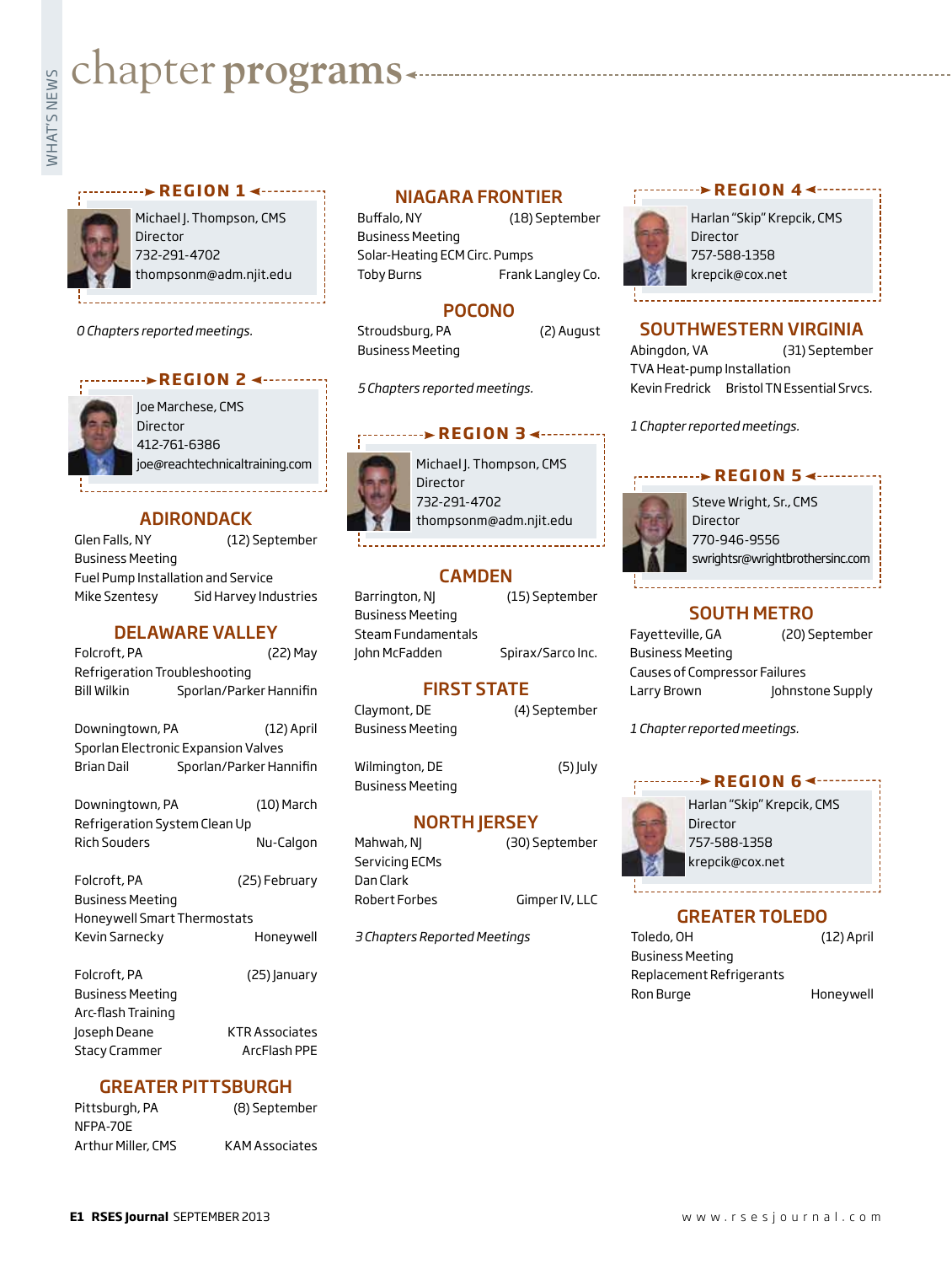# INDIANAPOLIS

Indianapolis, IN (31) September Business Meeting Expansion Valves Eric McClure Sporlan/Parker Hannifin

*2 Chapters reported meetings.*

# *REGION 7*



Steve Wright, Sr., CMS Director 770-946-9556 swrightsr@wrightbrothersinc.com

# MIDDLE TENNESSEE

| Nashville, TN           | (15) September |
|-------------------------|----------------|
| <b>ECM Technologies</b> |                |
| Chris Mohalley          | Gentea         |

*1 Chapter reported meetings*

# **REGION 84 -------**

Rich Hoke, CMS Director 847-931-5650 richhoke@sbcglobal.net

# FOX VALLEY

| West Chicago, IL          | (16) September    |
|---------------------------|-------------------|
| <b>Business Meeting</b>   |                   |
| <b>Insulation Testing</b> |                   |
| Dave Robley               | Fluke Corp.       |
|                           |                   |
| West Chicago, IL          | (14) May          |
| <b>Business Meeting</b>   |                   |
| Thermal Imaging           |                   |
| Mike Gillev               | Fox River Systems |
|                           |                   |

# GREATER DETROIT

Detroit, MI (19) September Navien Condensing Water Heaters Dan McClary Balfrey & Johnston

*2 Chapters reported meetings*



Michael Ralston, CM Director 913-722-1328 rsesmike@gmail.com

*0 Chapters reported meetings.*

# Larry D. Brewer, CM Director 512-963-1612 ldbrewer@suddenlink.net  $R E G I ON 10$

# TRI-COUNTY

New Braunfels, TX (11) September Getting Back to Basics Danny Henslee AirTex Heating & A/C

*1 Chapter reported meetings*



# MID-NEBRASKA

Kearney, NE (11) September Business Meeting Technical Training on Heat Pumps DVD RSES Chapter 11305

# MISSOURI VALLEY

| Omaha, NE                   |  |
|-----------------------------|--|
| <b>Ductless Split Units</b> |  |
| Larry Rasmussen             |  |

(15) September Mitsubishi

# TWIN CITIES

Minneapolis, MN (12) April Business Meeting

Minneapolis, MN (17) May Business Meeting Cold Storage in Uzbekistan Jerry Meyer, CM Meyer Training, LLC

### *3 Chapters reported meetings*

# **REGION 124 - ... . . . . . . .**



Michael Ralston, CM Director 913-722-1328 rsesmike@gmail.com

# Pikes Peak

| Colorado Springs, CO               | (7) February       |
|------------------------------------|--------------------|
| <b>Business Meeting</b>            |                    |
| <b>Electronic Expansion Valves</b> |                    |
| Alton Oakes, CM                    | RSES Chapter 12230 |
|                                    |                    |

Colorado Springs, CO (6) May Business Meeting ASHRAE Standard 52.2 Elaine Gutierrez ASHRAE

*1 Chapter reported meeting*



Director 913-722-1328 rsesmike@gmail.com

*0 Chapters reported meetings.*